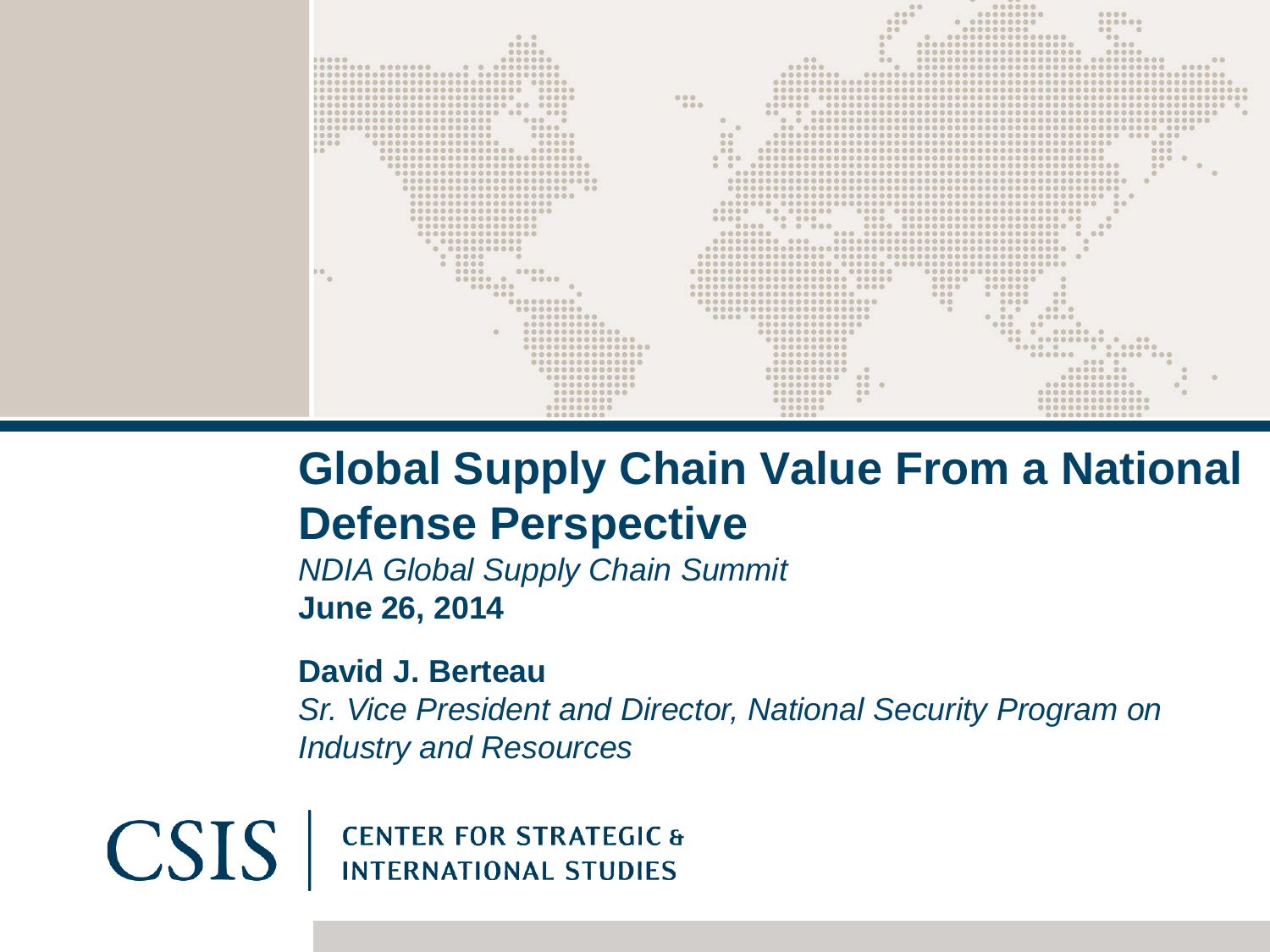### **The nature of the global environment in which DoD operates has changed drastically in the last 20 years**

- **1) The rise of global value chains and supply networks** "Globalization is a market characteristic, not a policy choice"
- **2) The pace of technology change has increased**
- **3) The role of U.S. defense in the global innovation market has diminished**
- **4) Defense-relevant commercial innovation continues to rise**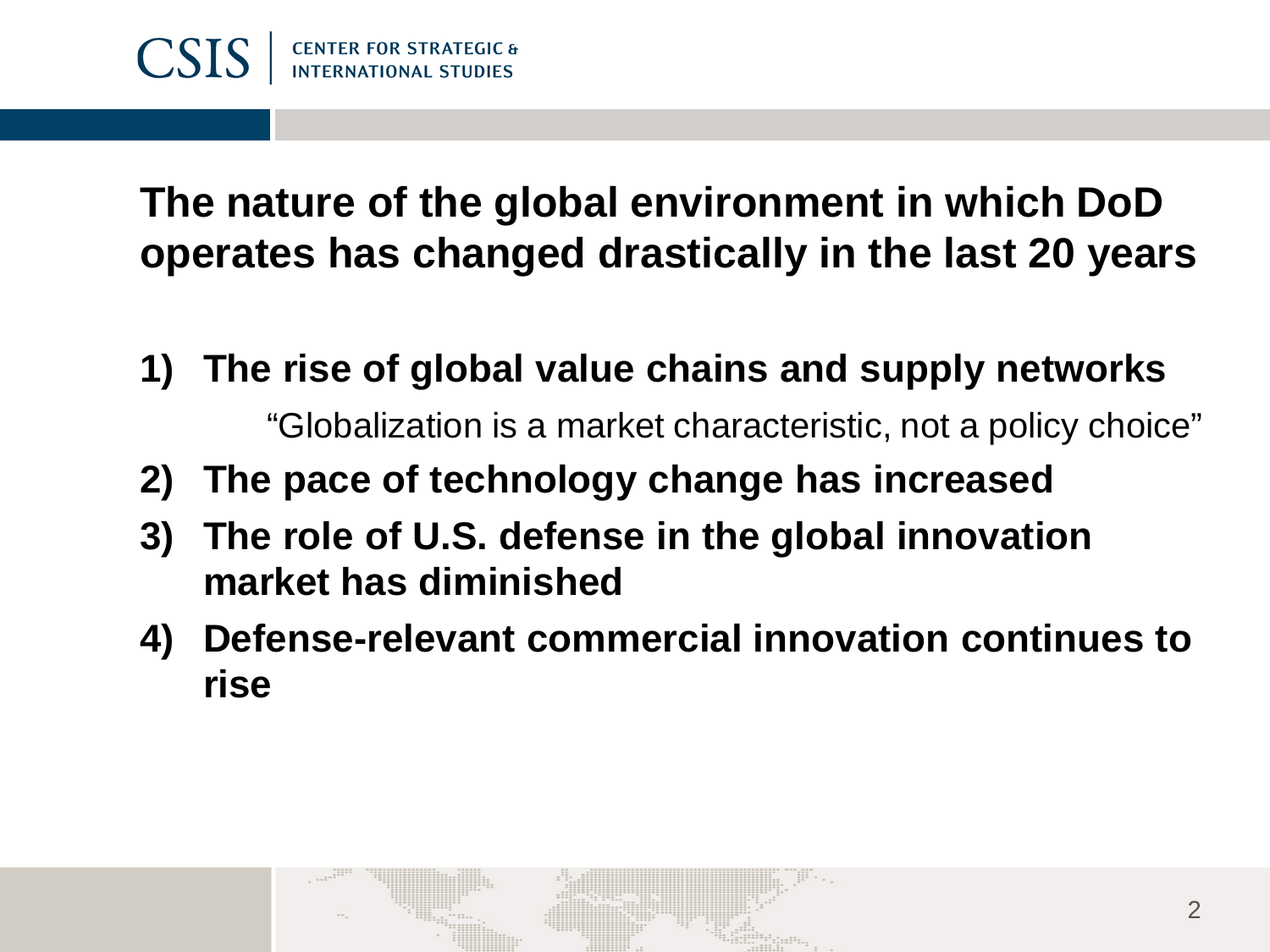## **DoD's internal processes for dealing with this new environment has not changed as much**

- For decades, DoD's industrial model has lagged behind the evolutions in global commerce and remains comparatively slow, inefficient, and impervious to external innovation
- Reform is becoming even more important as budgets decline under a statutory cap that extends to FY 2023.

The potential impacts of inaction are tangible:

- costs and cycle times increase,
- innovation suffers,
- technological advantage is diminished, and
- interoperability (including standards) becomes harder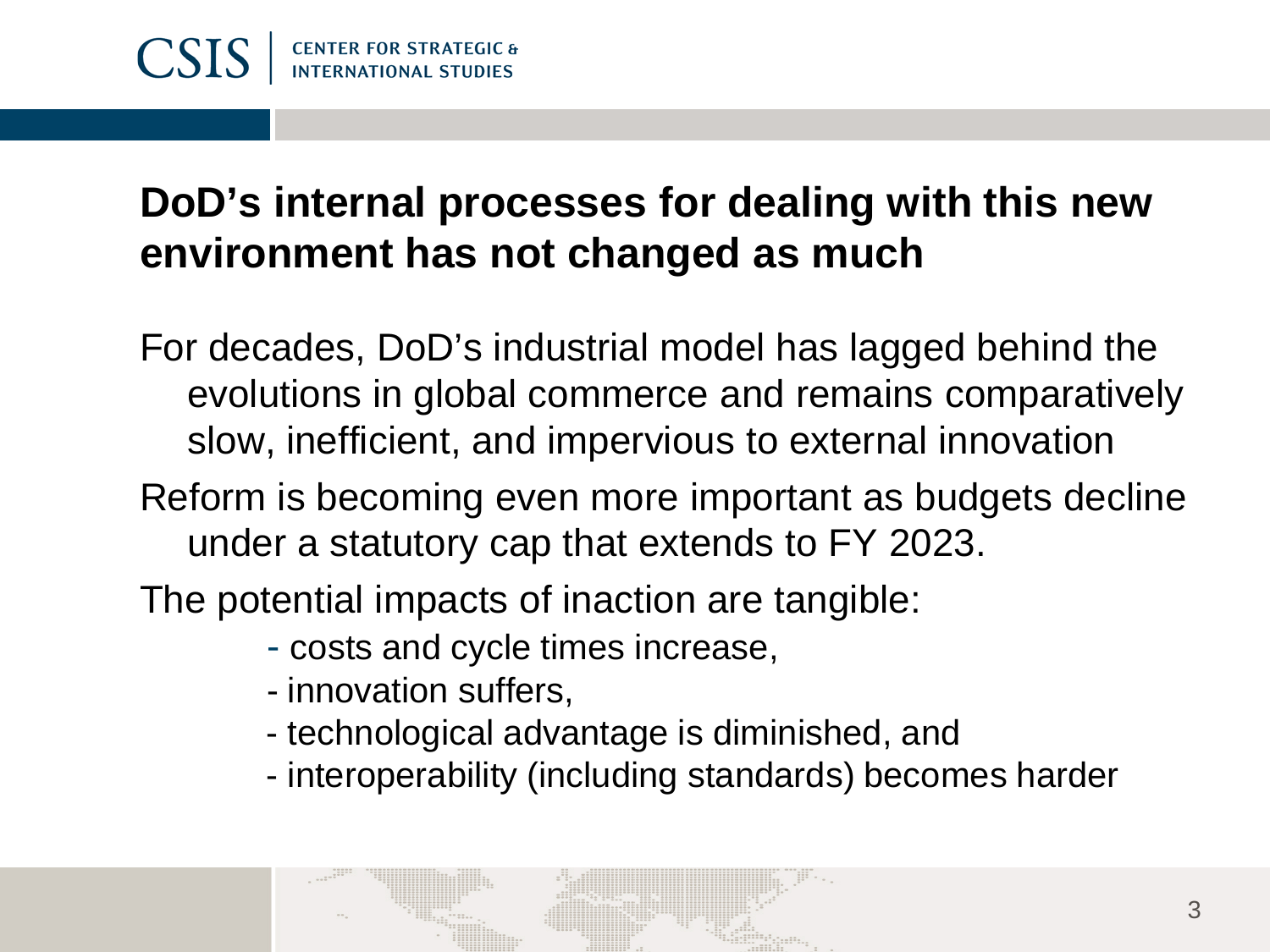

# **These conditions drive two sets of issues for DoD**

**1) Knowledge Gap**

# **2) Barriers to Innovation Incorporation**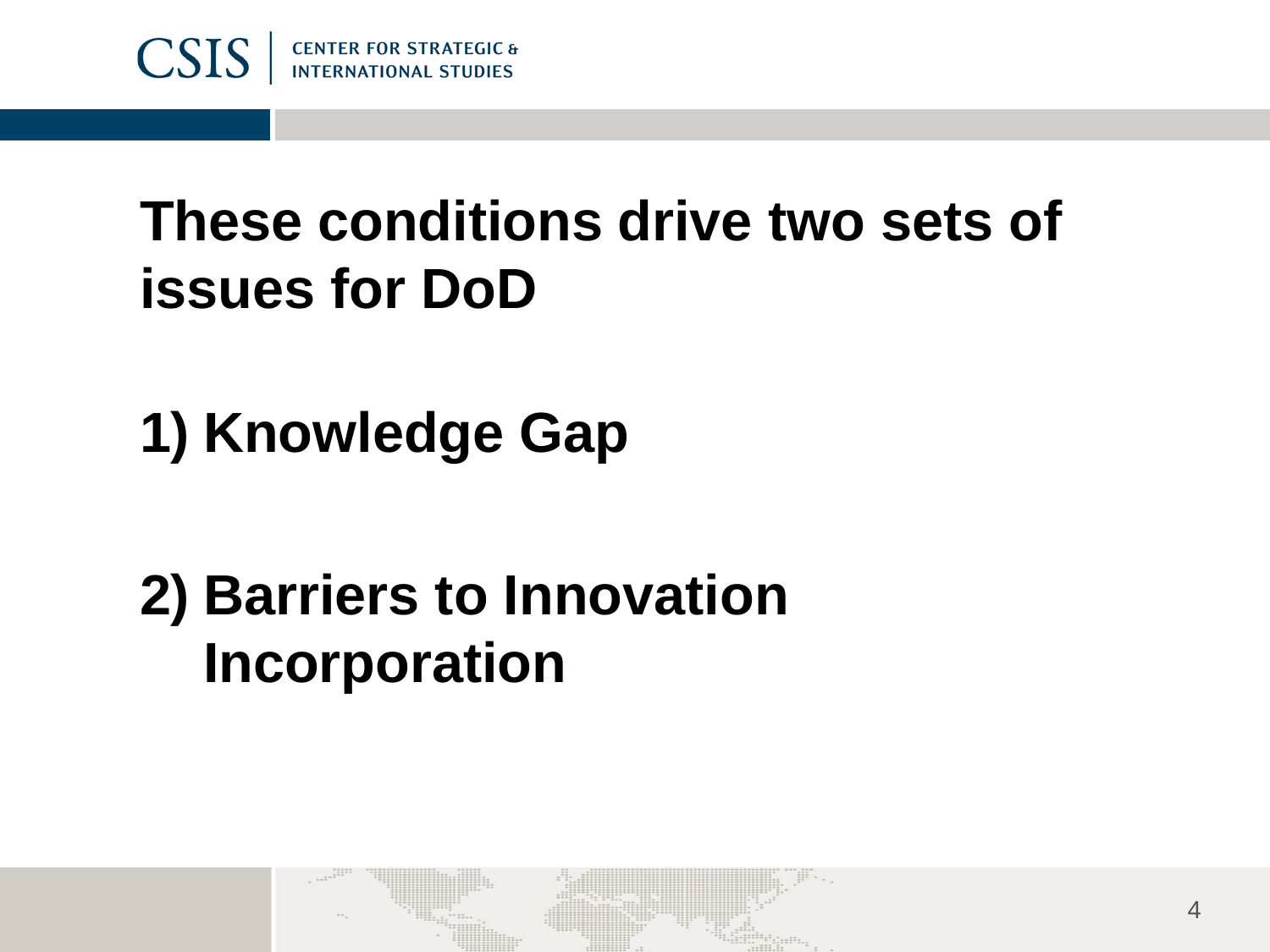

# **Knowledge Gap**

- Most DoD technology and innovation activities are primarily focused on 'inside innovation' – concepts, technologies, and programs which DoD has bought and paid for or which the defense industrial base is developing for the defense market.
- "Outside innovation" activities are primarily focused on the global commercial market, funded from standard global financial sources.
- Innovation continues to increase worldwide, but DoD processes to access networks are less robust when operating outside traditional nodes of defense innovation.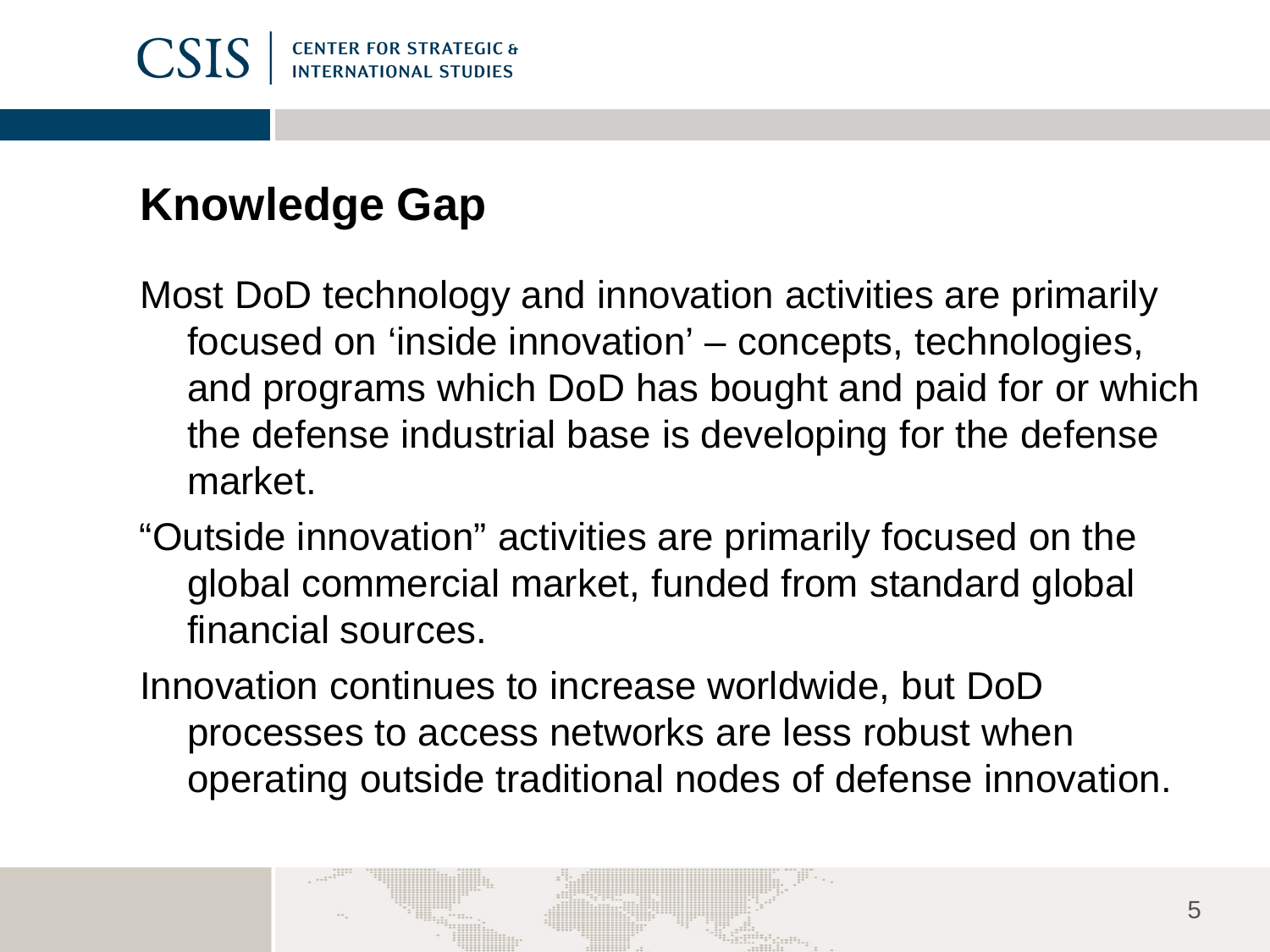

## **Barriers to Innovation Incorporation**

- Even if DoD were able to overcome knowledge gaps and access outside innovation, there remain significant barriers to incorporating innovation from outside traditional sources/processes:
	- Requirements processes
	- Intellectual property rights
	- Cost accounting standards
	- TINA and FAR compliance
	- **Profit policy**
	- **Export licenses**
	- COTS purchasing (e.g., FAR Part 12)
	- Competition vs. sole source
	- Managing security of supply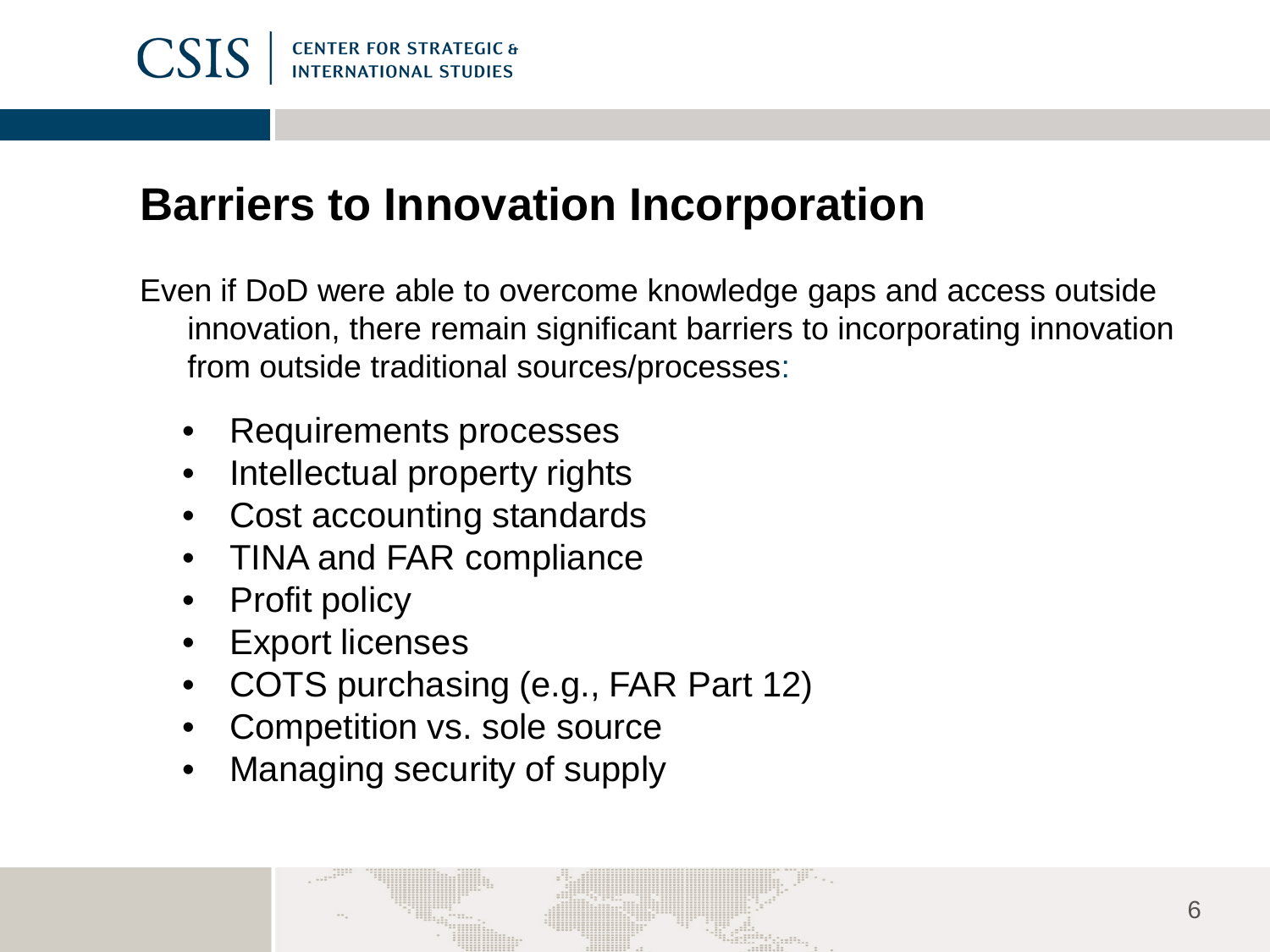

#### **Case Studies: Illustrating the Issue Sets**

|                                          | <b>Knowledge Gap</b> | <b>Incorporation</b><br><b>Barriers</b> |
|------------------------------------------|----------------------|-----------------------------------------|
| <b>Unmanned Aerial</b><br><b>Systems</b> | ↑HIGH                | TBD                                     |
| <b>Microelectronics</b>                  | <b>ILOW</b>          | ↑HIGH                                   |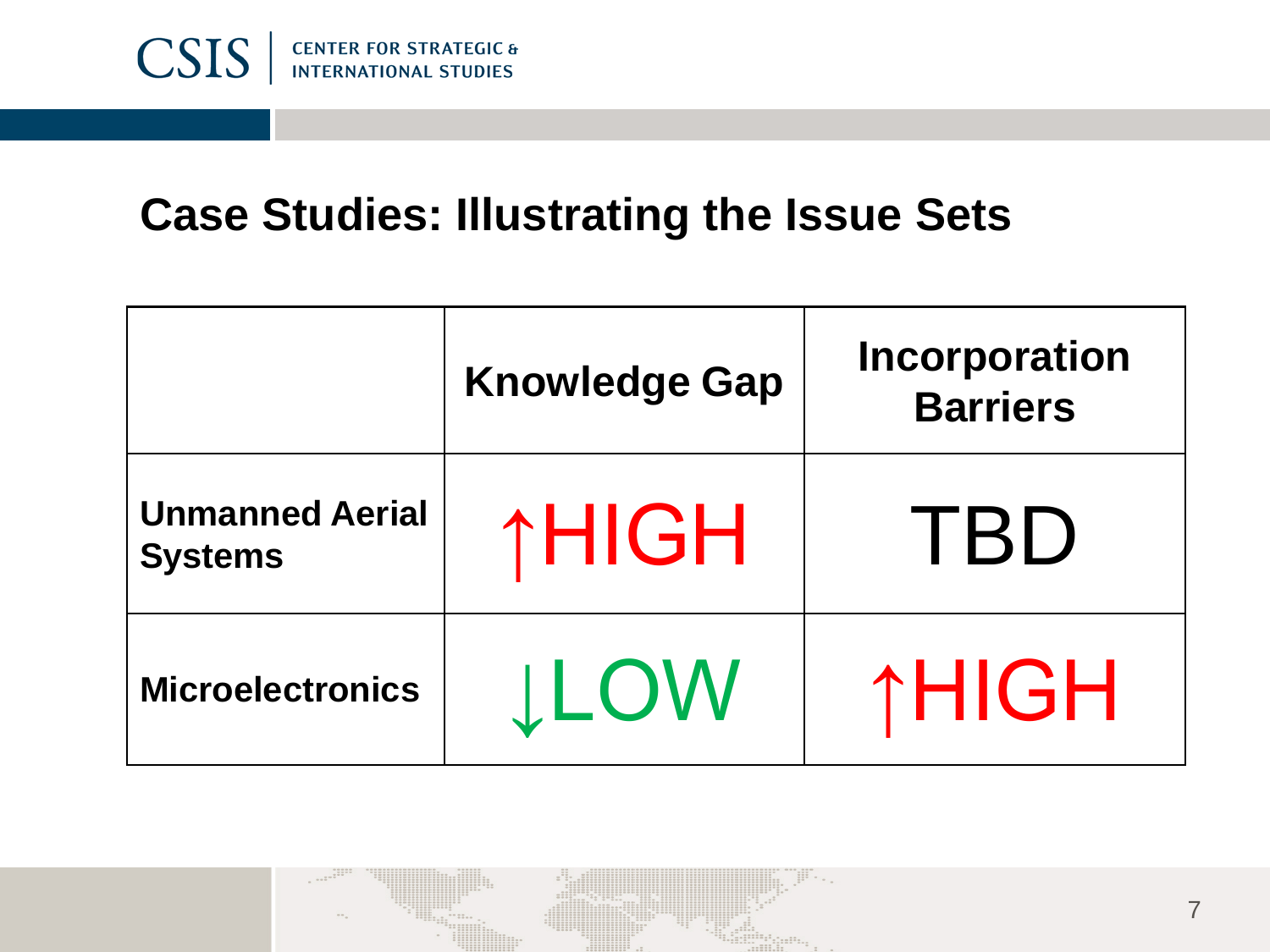

# **Initial Conclusions:**

Under these conditions, DoD's ability to deliver capabilities suffers, both in an absolute sense and relative to competitors

- Can't afford to go it alone
- Underutilizing global innovation
- Growing gaps in knowledge and technology
- Underutilizing knowledge of partners and allies
- Costs will steadily increase

# **What can we do to mitigate these problems?**